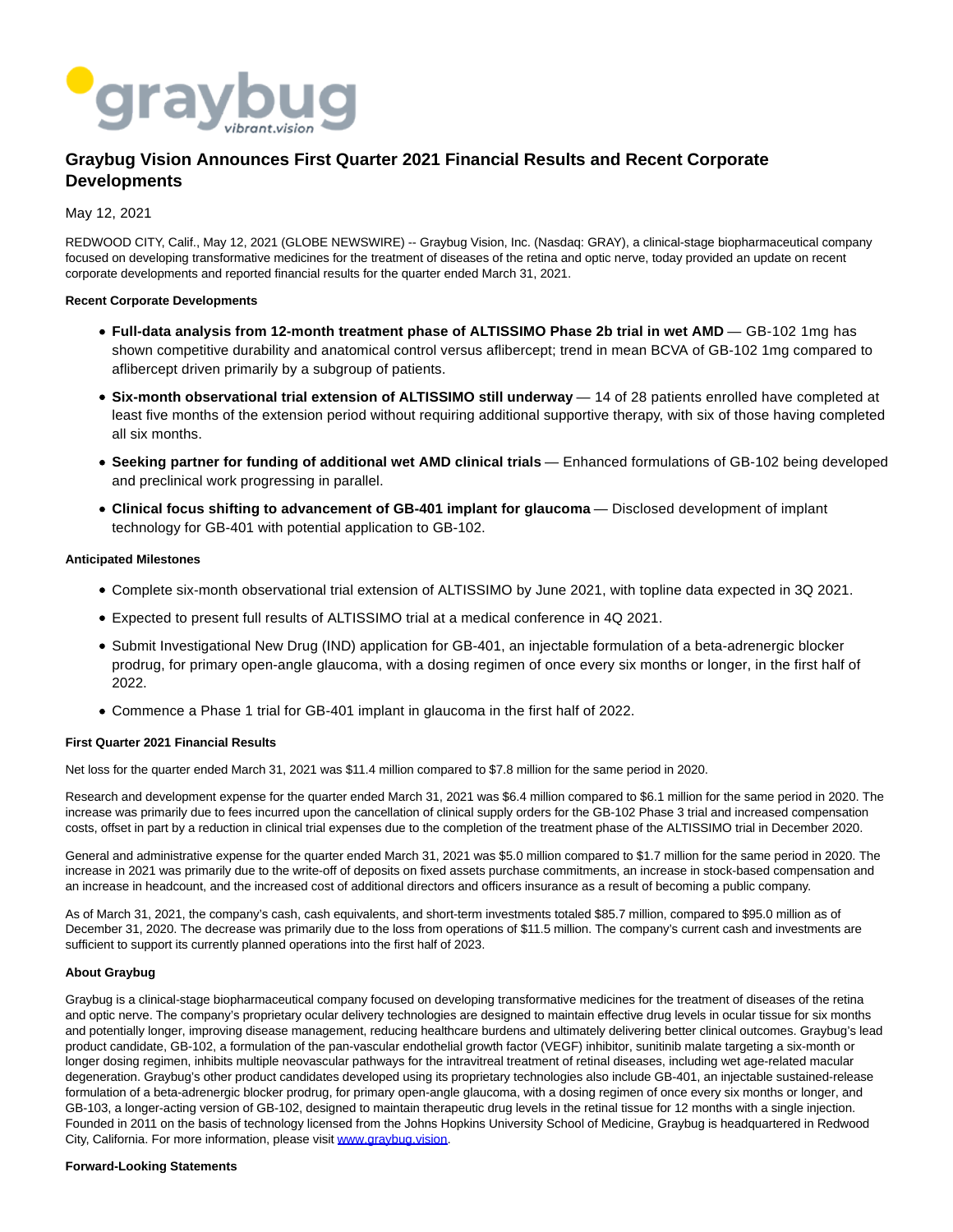This press release contains forward-looking statements within the meaning of the "safe harbor" provisions of the Private Securities Litigation Reform Act of 1995 including, but not limited to, statements regarding the company's clinical pipeline, its ability to identify a partner to advance the development of GB-102 for wet AMD, the timing or outcomes of its interactions with regulatory authorities, its ability to advance GB-102, GB-103, GB-401, or any future product candidate through preclinical or clinical development, its ability to timely secure a partner to fund further development of GB-102 on reasonable terms if at all, its ability to achieve its anticipated milestones within the timing outlined above or at all, its ability to conduct planned operations within the evolving constraints arising from the COVID-19 pandemic, the company's operating results and use of cash, the company's operations as a public company, the company's management and board of directors, and the timing, cost, and results of its clinical trials. Forward-looking statements are subject to risks and uncertainties that may cause the company's actual activities or results to differ significantly from those expressed in any forward-looking statement, including risks and uncertainties described under the heading "Risk Factors" in the company's annual report on Form 10-K filed for the year ended December 31, 2020, and the other reports the company files from time to time with the Securities and Exchange Commission. These forward-looking statements speak only as of the date of this press release, and the company undertakes no obligation to revise or update any forward-looking statements to reflect events or circumstances after the date hereof.

# **Investor Contact**

[IR@graybug.vision](mailto:IR@graybug.vision) (650) 487-2409

# **Media Contact**

[media@graybug.vision](mailto:media@graybug.vision) (404) 384-0067

#### **GRAYBUG VISION, INC. Condensed Statements of Operations (In thousands, except share and per share amounts; unaudited)**

|                                                                                                                | Three Months Ended March 31, |            |    |           |  |
|----------------------------------------------------------------------------------------------------------------|------------------------------|------------|----|-----------|--|
|                                                                                                                |                              | 2021       |    | 2020      |  |
| Operating expenses:                                                                                            |                              |            |    |           |  |
| Research and development                                                                                       | \$                           | 6.448      | \$ | 6,085     |  |
| General and administrative                                                                                     |                              | 5,040      |    | 1,711     |  |
| Total operating expenses                                                                                       |                              | 11,488     |    | 7,796     |  |
| Loss from operations                                                                                           |                              | (11, 488)  |    | (7,796)   |  |
| Interest income                                                                                                |                              | 39         |    | 108       |  |
| Change in fair value of preferred stock tranche obligation                                                     |                              |            |    | (106)     |  |
| Net loss                                                                                                       |                              | (11, 449)  |    | (7, 794)  |  |
| Cumulative dividends on convertible preferred stock                                                            |                              |            |    | (1,299)   |  |
| Net loss attributable to common stockholders                                                                   |                              | (11, 449)  |    | (9,093)   |  |
| Net loss per common share—basic and diluted                                                                    |                              | (0.54)     |    | (6.61)    |  |
| Weighted-average number of shares outstanding used in computing net loss per common<br>share-basic and diluted |                              | 21,020,378 |    | 1,375,177 |  |

# **GRAYBUG VISION, INC. Condensed Balance Sheets (In thousands)**

| March 31,                                                         |                     | December 31, |                   |         |
|-------------------------------------------------------------------|---------------------|--------------|-------------------|---------|
|                                                                   | 2021<br>(unaudited) |              | 2020<br>(audited) |         |
|                                                                   |                     |              |                   |         |
| <b>Assets</b>                                                     |                     |              |                   |         |
| Current assets:                                                   |                     |              |                   |         |
| Cash and cash equivalents                                         | \$                  | 10,589       | \$                | 33,418  |
| Short-term investments                                            |                     | 75,099       |                   | 61,615  |
| Prepaid expenses and other current assets                         |                     | 3,133        |                   | 4,207   |
| Total current assets                                              |                     | 88,821       |                   | 99,240  |
| Property and equipment, net                                       |                     | 2,002        |                   | 1,946   |
| Prepaid expenses and other non-current assets                     |                     | 29           |                   | 608     |
| <b>Total assets</b>                                               |                     | 90,852       |                   | 101,794 |
| Liabilities, Convertible Preferred Stock and Stockholders' Equity |                     |              |                   |         |
| Current liabilities:                                              |                     |              |                   |         |
| Accounts payable                                                  | \$                  | 1,956        | \$                | 2,513   |
| Accrued research and development                                  |                     | 2,097        |                   | 1,356   |
| Other current liabilities                                         |                     | 2,225        |                   | 3,128   |
| <b>Total current liabilities</b>                                  |                     | 6,278        |                   | 6,997   |
| Deferred rent, long term portion                                  |                     | 12           |                   | 11      |
| <b>Total liabilities</b>                                          |                     | 6,290        |                   | 7,008   |
| Commitments and contingencies                                     |                     |              |                   |         |
|                                                                   |                     |              |                   |         |

Convertible preferred stock